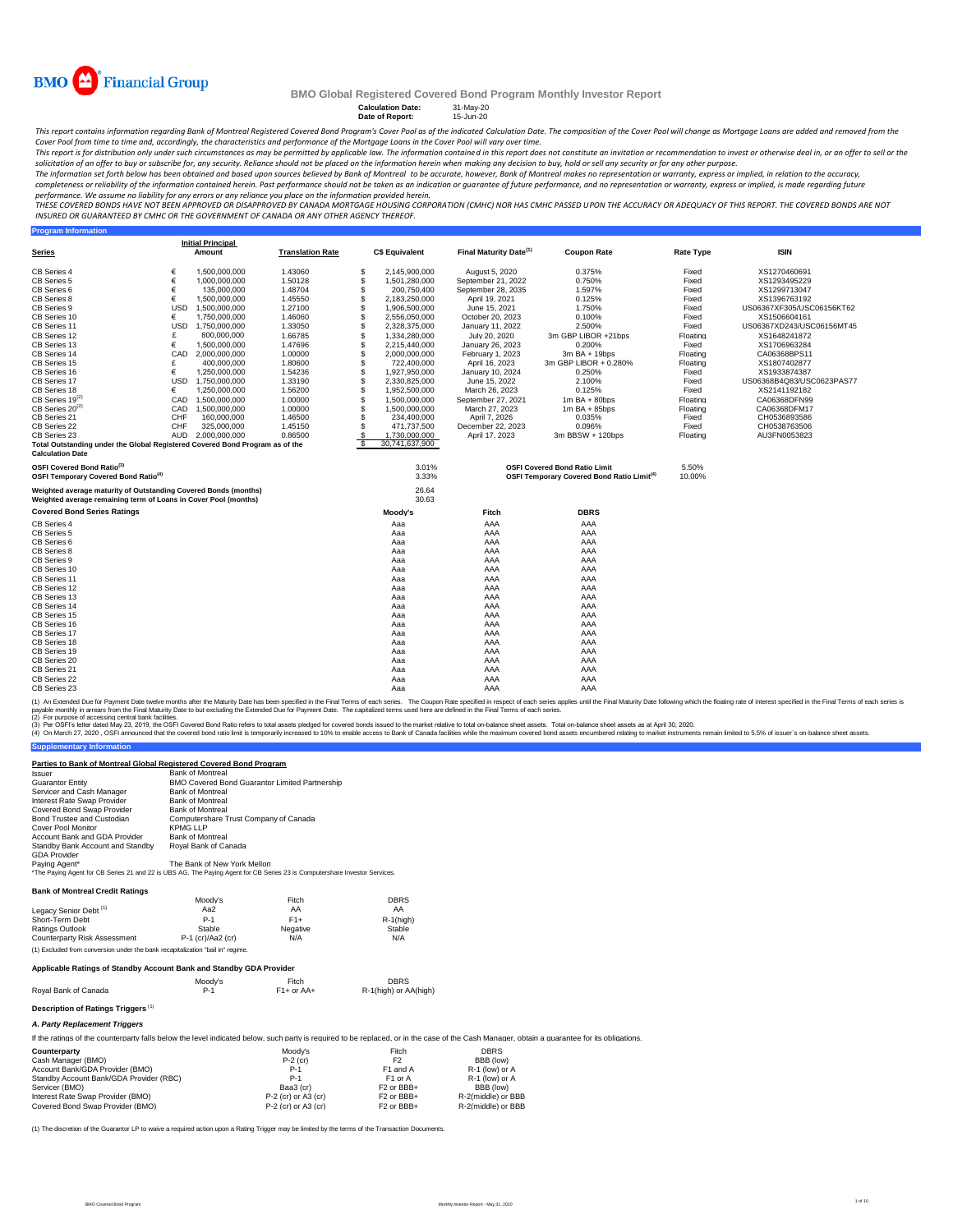

|                                                                                                                                                                                                                                                                                                                       |            | <b>Calculation Date:</b><br>Date of Report: | 31-May-20<br>15-Jun-20 |
|-----------------------------------------------------------------------------------------------------------------------------------------------------------------------------------------------------------------------------------------------------------------------------------------------------------------------|------------|---------------------------------------------|------------------------|
| <b>B. Summary of Specific Rating Trigger Actions</b>                                                                                                                                                                                                                                                                  |            |                                             |                        |
| I) The following actions are required if the Cash Manager (BMO) undergoes a downgrade below the stipulated rating:                                                                                                                                                                                                    |            |                                             |                        |
|                                                                                                                                                                                                                                                                                                                       | Moodv's    | Fitch                                       | <b>DBRS</b>            |
| a) The Servicer will be required to direct amounts received directly<br>into the GDA Account (or Standby GDA Account if applicable)<br>within 2 Canadian business days and the Cash Manager shall<br>immediately remit any funds held at such time for or on behalf of<br>the Guarantor directly into the GDA Account | $P-1$      | F1 or A                                     | R-1(low) or BBB        |
| II) The following actions are required if the Servicer (BMO) undergoes a downgrade below the stipulated rating:                                                                                                                                                                                                       |            |                                             |                        |
| a) The Servicer will be required to direct amounts received to the                                                                                                                                                                                                                                                    | Moodv's    | Fitch                                       | <b>DBRS</b>            |
| Cash Manager, or GDA as applicable                                                                                                                                                                                                                                                                                    | $P-1$ (cr) | F1 or A                                     | BBB(low)               |
| III) The Swap Provider is required to transfer credit support or transfer all of its rights and obligations to a replacement third party, or to obtain a<br>guarantee of its rights and obligations from a third party, if the Swap Provider undergoes a downgrade below the stipulated rating:                       |            |                                             |                        |

Moody's<sup>(3)</sup> Fitch DBRS<br>
P-1 (cr) or A2 (cr) F1 or A R-1 (low) or A<br>
P-1 (cr) or A2 (cr) F1 or A R-1 (low) or A a) Interest Rate Swap Provider P-1 (cr) or A2 (cr) F1 or A R-1 (low) or A b) Covered Bond Swap Provider P-1 (cr) or A2 (cr) F1 or A R-1 (low) or A IV) The following actions are required if the Issuer (BMO) undergoes a downgrade below the stipulated rating: Moody's Fitch DBRS<br>
N/A F2 or BBB+ N/A a) Mandatory repayment of the Demand Loan Baa1 BBB+ BBB (high) c) Transfer of title to Loans to Guarantor<sup>(4)</sup> A3 BBB- BBB (low) **Events of Defaults & Test Compliance**<br>Asset Coverage Test (C\$ Equivalent of Outstanding<br>Covered Bond < Adjusted Aggregate Asset Amount) Issuer Event of Default No. 2006. The Contract of Default No. 2006. No. 2006. No. 2007. No. 2008. No. 2008. No. 2009. No. 2008. No. 2009. No. 2009. No. 2009. No. 2009. No. 2009. No. 2009. No. 2009. No. 2009. No. 2009. No. Guarantor LP Event of Default b) Cashflows will be exchanged under the Covered Bond Swap Agreement (to the extent not already taking place)

(3) If no short term rating exists, then A1

(4) The transfer of registered title to the Loans to the Guarantor may be deferred if (A) satisfactory assurances are provided to the Guarantor and the Bond Trustee by The Office of the Superintendent of Financial Institut

| <b>Pre-Maturity Test</b>                  |        |       |                                          |
|-------------------------------------------|--------|-------|------------------------------------------|
| (Applicable to Hard Bullet Covered Bonds) |        |       |                                          |
| <b>Pre-Maturity Required Ratings</b>      | Moody' | Fitch | $DBRS^{\text{f}}$<br>A (high) or A (low) |

Following a breach of the Pre-Maturity test in respect of a Series of Hard Bullet Covered Bonds, and unless the Pre-Maturity Liquidity Ledger is otherwise funded from the other sources, the Partnership shall

offer to sell Randomly Selected Loans if Final Maturity Date is within 12 months from the Pre-Maturity Test Date. (1) In the Case of Paturity Date is within six months of the Pre-Maturity Test Date, then A(high), otherwise A(high), otherwise A(high), otherwise A(high), otherwise A(high), otherwise A(high), otherwise A(high), otherwise

| (i) in the case of DDRO, if I had watching Date is within six months of the Fre-watching Test Date, then A(high), otherwise A(low). |                       |                  |                                      |  |  |  |  |
|-------------------------------------------------------------------------------------------------------------------------------------|-----------------------|------------------|--------------------------------------|--|--|--|--|
| <b>Reserve Fund</b>                                                                                                                 |                       |                  |                                      |  |  |  |  |
| <b>Reserve Fund Required Amount Ratings</b>                                                                                         | Moody's<br>$P-1$ (cr) | Fitch<br>F1 or A | <b>DBRS</b><br>R-1 (Low) and A (low) |  |  |  |  |
| Are the ratings of the Issuer below the Reserve Fund Required Amount Ratings?                                                       |                       | No               |                                      |  |  |  |  |

If the ratings of the Issuer fall below the Reserve Fund Required Amount Ratings, then the Guarantor shall credit or cause to be credited to the Reserve Fund funds up to an amount equal to the Reserve Fund Required Amount.

Reserve Fund Required Amount: Nil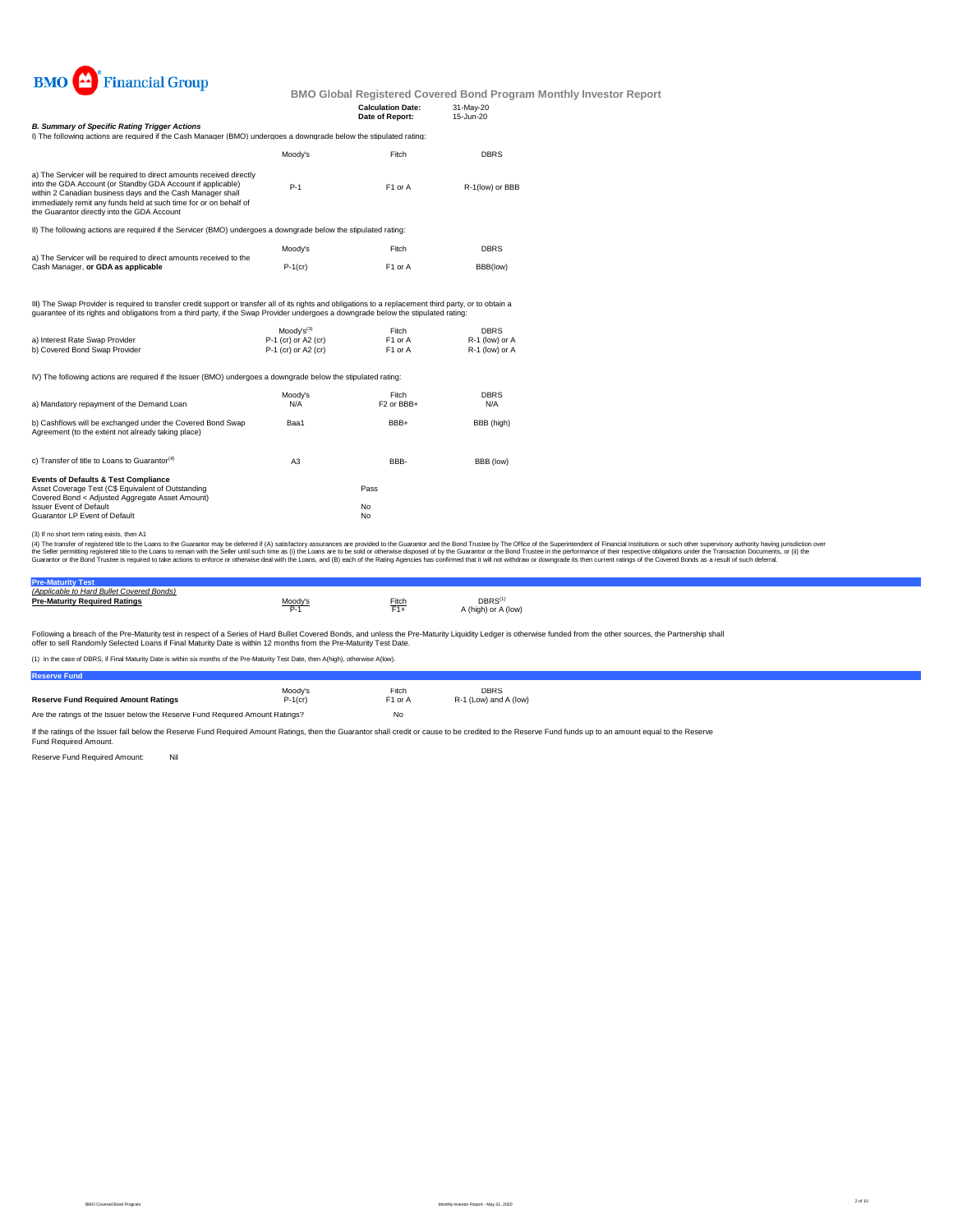

|                                                                                                                                                                                                                      |     | <b>Calculation Date:</b><br>Date of Report: | 31-May-20<br>15-Jun-20                          |                 |                |                                     |  |  |  |
|----------------------------------------------------------------------------------------------------------------------------------------------------------------------------------------------------------------------|-----|---------------------------------------------|-------------------------------------------------|-----------------|----------------|-------------------------------------|--|--|--|
| <b>Asset Coverage Test</b>                                                                                                                                                                                           |     |                                             |                                                 |                 |                |                                     |  |  |  |
| C\$ Equivalent of Outstanding Covered Bonds                                                                                                                                                                          |     | 30,741,637,900                              |                                                 |                 |                |                                     |  |  |  |
| $A^{(1)}$ = Lesser of (i) Sum of LTV adjusted outstanding principal balance and (ii) Sum of<br>Asset percentage adjusted outstanding principal balance<br>B = Principal receipts not applied                         | \$. | 33,802,385,561                              |                                                 | A (i)<br>A (ii) |                | 36, 152, 284, 022<br>33.802.385.561 |  |  |  |
| C = Cash capital contributions<br>D = Substitution assets<br>E = (i) Reserve fund balance<br>(ii) Pre - Maturity liquidity ledger balance<br>F = Negative carry factor calculation<br>Total: $A + B + C + D + E - F$ |     | $\overline{\phantom{0}}$<br>33,802,385,561  | Asset Percentage<br>Maximum Asset<br>Percentage |                 | 93.5%<br>95.0% |                                     |  |  |  |
| Asset Coverage Test Pass/Fail                                                                                                                                                                                        |     | Pass                                        |                                                 |                 |                |                                     |  |  |  |
| <b>Regulatory OC Minimum</b>                                                                                                                                                                                         |     | 103%                                        |                                                 |                 |                |                                     |  |  |  |
| Level of Overcollateralization <sup>(2)</sup>                                                                                                                                                                        |     | 107%                                        |                                                 |                 |                |                                     |  |  |  |
|                                                                                                                                                                                                                      |     |                                             |                                                 |                 |                |                                     |  |  |  |

(1) Market Value as determined by adjusting, not less than quarterly, the Original Market Value utilizing the Indexation Methodology (see Appendix for details) for subsequent price developments.<br>(2) Per Section 4.3.8 of th

| <b>Valuation Calculation</b>                                                                                                                                                                                                 |                          |        |                |
|------------------------------------------------------------------------------------------------------------------------------------------------------------------------------------------------------------------------------|--------------------------|--------|----------------|
| <b>Trading Value of Covered Bonds</b>                                                                                                                                                                                        | 31.972.505.014           |        |                |
| A = Lesser of i) Present value of outstanding loan balance of Performing Eligible<br>Loans <sup>(1)</sup> and ii) 80% of Market Value <sup>(2)</sup> of properties securing Performing Eligible Loans.<br>net of adiustments | 36.455.531.517           | A (i)  | 36.455.531.517 |
| B = Principal receipts up to calculation date not otherwise applied<br>$C =$ Cash capital contributions                                                                                                                      | $\overline{\phantom{0}}$ | A (ii) | 64.429.778.589 |
| D = Trading Value of any Substitute Assets<br>$E =$ (i) Reserve Fund Balance, if applicable                                                                                                                                  |                          |        |                |
| (ii) Pre - Maturity liquidity ledger balance<br>F = Trading Value of Swap Collateral                                                                                                                                         |                          |        |                |
| Total: $A + B + C + D + E + F$                                                                                                                                                                                               | 36.455.531.517           |        |                |

(1) Present value of expected future cash flows of Loans using current market interest rates offered to BMO clients. The effective weighted average rate used for discounting is 2.84%.<br>(2) Market Value as determined by adju

| <b>Intercompany Loan Balance</b>                |                                  |                                                        |  |
|-------------------------------------------------|----------------------------------|--------------------------------------------------------|--|
| Guarantee Loan<br>Demand Loan<br>Total          |                                  | 32,933,707,638<br>s<br>3,269,728,648<br>36,203,436,287 |  |
| <b>Cover Pool Losses</b>                        |                                  |                                                        |  |
| Period end                                      | <b>Write Off Amounts</b>         | <b>Loss Percentage (Annualized)</b>                    |  |
| May 31, 2020                                    | \$165,078                        | 0.01%                                                  |  |
| <b>Cover Pool Flow of Funds</b>                 |                                  |                                                        |  |
|                                                 | <b>Current Month</b>             | Previous Month                                         |  |
| <b>Cash Inflows</b>                             |                                  |                                                        |  |
| Principal receipts                              | 451,319,305                      | 582,797,721                                            |  |
| Proceeds for sale of Loans                      |                                  | 33,665,179                                             |  |
| Revenue Receipts                                | 82,214,119                       | 71,349,933                                             |  |
| Swap Receipts                                   | 5,797,389                        | 27,780,934                                             |  |
| Cash Capital Contribution                       |                                  |                                                        |  |
| Advances of Intercompany Loans<br>Guarantee Fee |                                  | $\overline{\phantom{a}}$                               |  |
| <b>Cash Outflows</b>                            |                                  | $\overline{\phantom{a}}$                               |  |
| Swap Payment                                    |                                  | $\overline{\phantom{0}}$                               |  |
| Intercompany Loan interest                      | (51, 418, 980)                   | (60, 731, 734)                                         |  |
| Intercompany Loan principal                     | $(451, 319, 305)$ <sup>(1)</sup> | (616, 359, 357)                                        |  |
| Intercompany Loan repayment                     |                                  |                                                        |  |
| Mortgage Top-up Settlement                      |                                  |                                                        |  |
| Misc Partnership Expenses                       | (36)                             | (94)                                                   |  |
| Profit Distribution to Partners                 |                                  |                                                        |  |
| Net inflows/(outflows)                          | 36,592,493                       | 38,502,582                                             |  |

(1) Includes cash settlement of \$451,319,305 to occur on June 16, 2020.

| <b>Cover Pool - Summary Statistics</b>       |    |                         |               |
|----------------------------------------------|----|-------------------------|---------------|
| Asset Type                                   |    | Mortgages               |               |
| Previous Month Ending Balance                | s  | 36.679.312.972          |               |
| Aggregate Outstanding Balance                | S  | 36.212.705.619          |               |
| Number of Loans                              |    | 128,886                 |               |
| Average Loan Size                            | \$ | 280.967                 |               |
| Number of Primary Borrowers                  |    | 127.348                 |               |
| Number of Properties                         |    | 128,886                 |               |
|                                              |    | Original <sup>(1)</sup> | Indexed $(2)$ |
| Weighted Average Current Loan to Value (LTV) |    | 61.24%                  | 53.68%        |
| Weighted Average Authorized LTV              |    | 69.19%                  | 59.95%        |
| Weighted Average Original LTV                |    | 69.19%                  |               |
| Weighted Average Seasoning                   |    | 23.44 (Months)          |               |
| Weighted Average Coupon                      |    | 2.70%                   |               |
| Weighted Average Original Term               |    | 54.07 (Months)          |               |
| Weighted Average Remaining Term              |    | 30.63 (Months)          |               |
| <b>Substitution Assets</b>                   |    | Nil                     |               |

<sup>(1)</sup> Value as most recently determined or assessed in accordance with the underwriting policies (whether upon origination or renewal of the Eligible Loan or subsequently thereto).<br><sup>(2)</sup> Value as determined by adjusting, n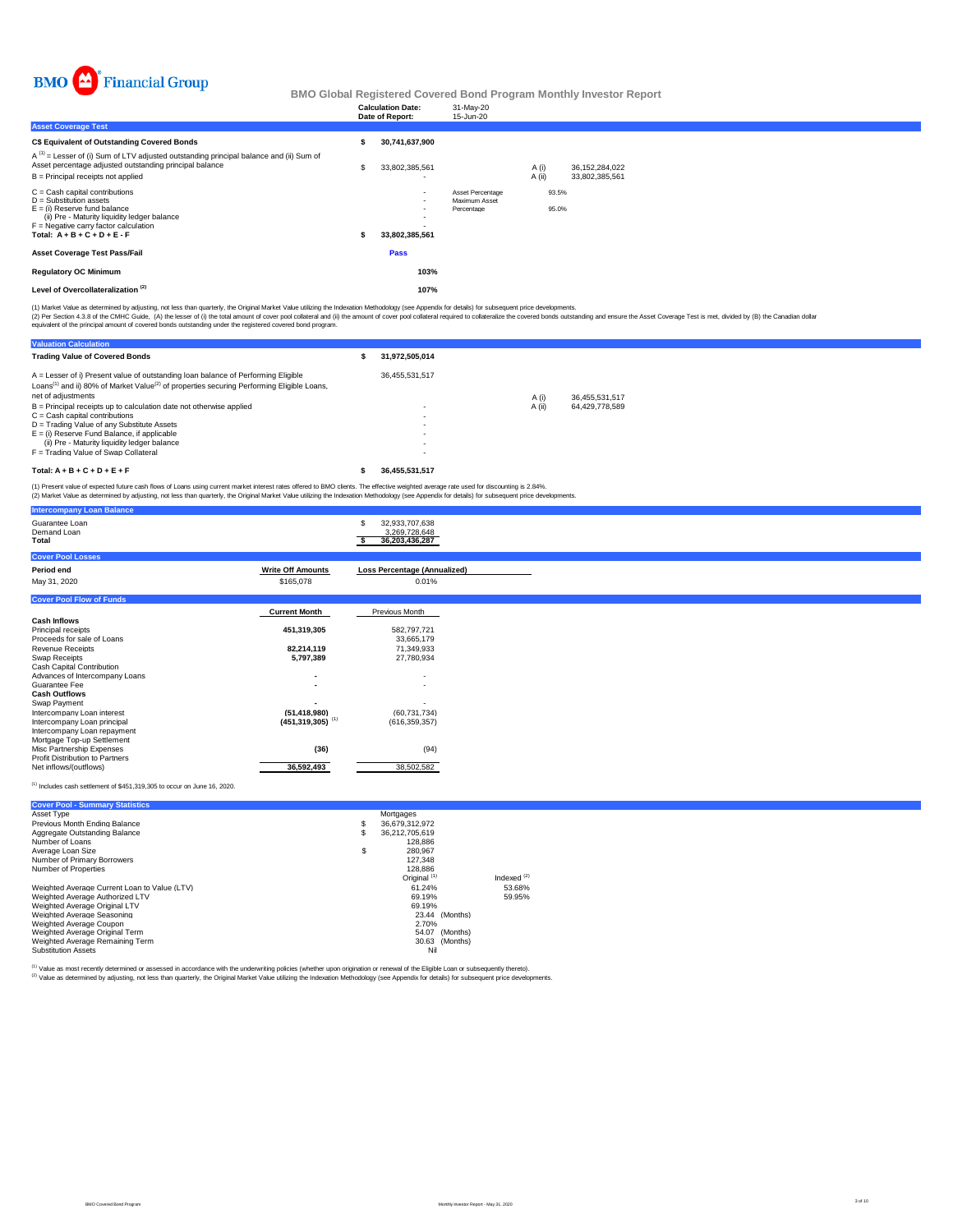

| <b>Calculation Date:</b>                                                                                                             | 31-May-20                                                                                                                |                                                                                                                                                                                                                                                                                                                  |                                                                                                                                               |                                         |
|--------------------------------------------------------------------------------------------------------------------------------------|--------------------------------------------------------------------------------------------------------------------------|------------------------------------------------------------------------------------------------------------------------------------------------------------------------------------------------------------------------------------------------------------------------------------------------------------------|-----------------------------------------------------------------------------------------------------------------------------------------------|-----------------------------------------|
|                                                                                                                                      |                                                                                                                          |                                                                                                                                                                                                                                                                                                                  |                                                                                                                                               |                                         |
| <b>Number of Loans</b><br>128,244<br>190<br>162<br>290<br>128,886                                                                    | Percentage<br>99.50<br>0.15<br>0.13<br>0.23<br>100.00                                                                    | <b>Principal Balance</b><br>\$<br>36,051,324,615<br>46,445,669<br>S.<br>\$<br>54,537,949<br>60,397,387<br>-\$<br>36,212,705,619<br>s                                                                                                                                                                             | Percentage<br>99.55<br>0.13<br>0.15<br>0.17<br>100.00                                                                                         |                                         |
|                                                                                                                                      |                                                                                                                          |                                                                                                                                                                                                                                                                                                                  |                                                                                                                                               |                                         |
| Number of Loans<br>14,775<br>19,702<br>1,804<br>1,980<br>3,361<br>105<br>3.696<br>60,496<br>635<br>19,955<br>2,274<br>103<br>128,886 | Percentage<br>11.46<br>15.29<br>1.40<br>1.54<br>2.61<br>0.08<br>2.87<br>46.94<br>0.49<br>15.48<br>1.76<br>0.08<br>100.00 | <b>Principal Balance</b><br>3,713,147,514<br>S<br>7,243,047,653<br>\$<br>327,603,979<br>\$<br>250,365,703<br>\$<br>\$<br>533,902,658<br>\$<br>22,361,639<br>\$<br>632,089,617<br>\$<br>18,966,444,220<br>\$<br>97,545,809<br>\$<br>3,966,203,392<br>s<br>438,255,253<br>\$<br>21,738,182<br>36,212,705,619<br>-S | Percentage<br>10.25<br>20.00<br>0.90<br>0.69<br>1.47<br>0.06<br>1.75<br>52.38<br>0.27<br>10.95<br>1.21<br>0.06<br>100.00                      |                                         |
|                                                                                                                                      |                                                                                                                          |                                                                                                                                                                                                                                                                                                                  |                                                                                                                                               |                                         |
| <b>Number of Loans</b><br>1,008<br>1,954<br>3,449<br>9,802<br>16,876<br>22,911<br>72.886<br>128,886                                  | Percentage<br>0.78<br>1.52<br>2.68<br>7.61<br>13.09<br>17.78<br>56.55<br>100.00                                          | <b>Principal Balance</b><br>\$<br>199,401,033<br>\$<br>445,189,633<br>\$<br>916,435,506<br>\$<br>2,845,904,707<br>4,929,473,135<br>\$<br>\$<br>6,945,838,084<br>\$.<br>19,930,463,524<br>36,212,705,619<br>s                                                                                                     | Percentage<br>0.55<br>1.23<br>2.53<br>7.86<br>13.61<br>19.18<br>55.04<br>100.00                                                               |                                         |
|                                                                                                                                      |                                                                                                                          |                                                                                                                                                                                                                                                                                                                  |                                                                                                                                               |                                         |
| <b>Number of Loans</b><br>107.619<br>21,267<br>128,886                                                                               | Percentage<br>83.50<br>16.50<br>100.00                                                                                   | <b>Principal Balance</b><br>s<br>29,297,210,323<br>\$<br>6.915.495.296<br>s<br>36,212,705,619                                                                                                                                                                                                                    | Percentage<br>80.90<br>19.10<br>100.00                                                                                                        |                                         |
| Number of Loans<br>128,886<br>128,886                                                                                                | Percentage<br>100.00<br>100.00                                                                                           | <b>Principal Balance</b><br>36,212,705,619<br>s<br>36,212,705,619                                                                                                                                                                                                                                                | Percentage<br>100.00<br>100.00                                                                                                                |                                         |
|                                                                                                                                      |                                                                                                                          |                                                                                                                                                                                                                                                                                                                  |                                                                                                                                               |                                         |
| Number of Loans<br>100,317<br>28,569<br>128,886                                                                                      | Percentage<br>77.83<br>22.17<br>100.00                                                                                   | <b>Principal Balance</b><br>\$<br>29,399,745,735<br>6,812,959,884<br>\$<br>36,212,705,619<br>s                                                                                                                                                                                                                   | Percentage<br>81.19<br>18.81<br>100.00                                                                                                        |                                         |
|                                                                                                                                      |                                                                                                                          |                                                                                                                                                                                                                                                                                                                  |                                                                                                                                               |                                         |
| <b>Number of Loans</b><br>5<br>128,104<br>313<br>120<br>136<br>$\overline{1}$<br>$\overline{\phantom{a}}$<br>207<br>128,886          | Percentage<br>0.00<br>99.39<br>0.24<br>0.09<br>0.11<br>0.00<br>$\overline{\phantom{a}}$<br>0.16                          | <b>Principal Balance</b><br>\$<br>842,575<br>\$<br>36,070,780,135<br>\$<br>59,254,084<br>\$<br>21,682,897<br>$\mathsf{\$}$<br>27,146,121<br><b>S</b><br>220,519<br>S<br>s<br>\$<br>32,779,288<br>-S                                                                                                              | Percentage<br>0.00<br>99.61<br>0.16<br>0.06<br>0.07<br>0.00<br>$\overline{\phantom{a}}$<br>$\overline{a}$<br>0.09<br>$\overline{\phantom{a}}$ |                                         |
|                                                                                                                                      | Date of Report:                                                                                                          | 15-Jun-20                                                                                                                                                                                                                                                                                                        |                                                                                                                                               | 100.00<br>100.00<br>36,212,705,619<br>s |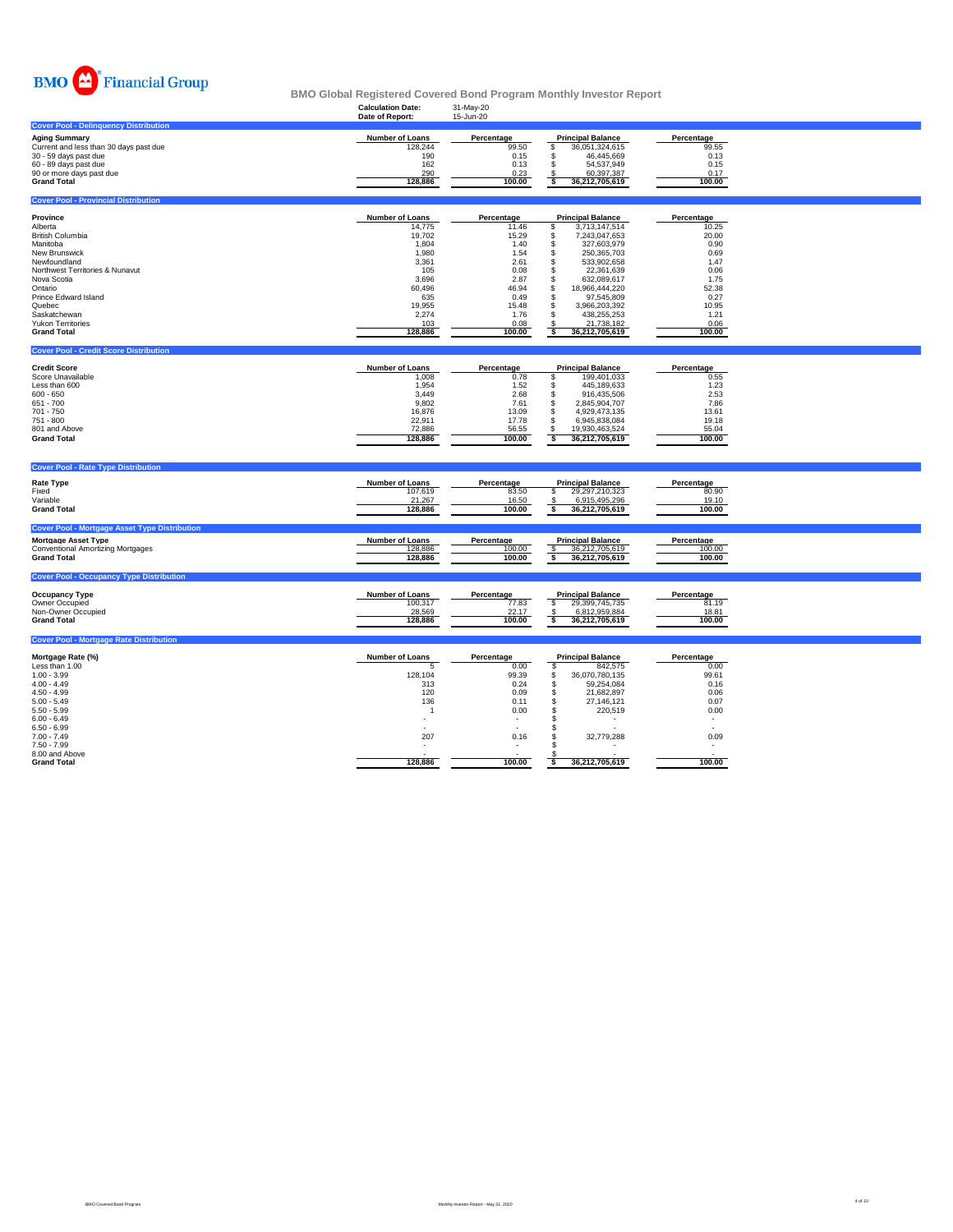

## **Calculation Date:** 31-May-20 **BMO Global Registered Covered Bond Program Monthly Investor Report**

|                                           | Date of Report:        | 15-Jun-20  |   |                          |            |
|-------------------------------------------|------------------------|------------|---|--------------------------|------------|
| Cover Pool - Indexed LTV Distribution (1) |                        |            |   |                          |            |
| Indexed LTV (%)                           | <b>Number of Loans</b> | Percentage |   | <b>Principal Balance</b> | Percentage |
| 20.00 and Below                           | 13.466                 | 10.45      |   | .163.657.390             | 3.21       |
| $20.01 - 25.00$                           | 5.081                  | 3.94       |   | 902.435.331              | 2.49       |
| 25.01 - 30.00                             | 6.372                  | 4.94       | ъ | 1.385.600.364            | 3.83       |
| $30.01 - 35.00$                           | 8.554                  | 6.64       |   | 2.231.980.512            | 6.16       |
| $35.01 - 40.00$                           | 9.923                  | 7.70       |   | 2.613.736.578            | 7.22       |
| $40.01 - 45.00$                           | 11.031                 | 8.56       |   | 2.972.600.347            | 8.21       |
| 45.01 - 50.00                             | 10.747                 | 8.34       |   | 3.136.134.296            | 8.66       |
| $50.01 - 55.00$                           | 10.579                 | 8.21       |   | 3.196.610.256            | 8.83       |
| 55.01 - 60.00                             | 10.841                 | 8.41       |   | 3.448.764.298            | 9.52       |
| $60.01 - 65.00$                           | 11.827                 | 9.18       |   | 3,917,587,322            | 10.82      |
| 65.01 - 70.00                             | 10.402                 | 8.07       |   | 3.661.193.097            | 10.11      |
| 70.01 - 75.00                             | 12.811                 | 9.94       |   | 4.665.282.972            | 12.88      |
| 75.01 - 80.00                             | 7,241                  | 5.62       |   | 2,912,990,806            | 8.04       |
| 80.01 and Above                           | 11                     | 0.01       |   | 4.132.050                | 0.01       |
| <b>Grand Total</b>                        | 128.886                | 100.00     |   | 36.212.705.619           | 100.00     |

(1) Value as determined by adjusting, not less than quarterly, the Original Market Value utilizing the Indexation Methodology (see Appendix for details) for subsequent price developments.

| <b>Principal Balance</b><br><b>Months to Maturity</b><br><b>Number of Loans</b><br>Percentage<br>Percentage |
|-------------------------------------------------------------------------------------------------------------|
| 13.61<br>16.22<br>Less than 12.00<br>20.909<br>4.928.432.179                                                |
| 12.00 - 23.99<br>21.36<br>18.54<br>27.533<br>6.712.355.733                                                  |
| 26.74<br>24.00 - 35.99<br>33.481<br>25.98<br>9.683.575.229                                                  |
| 24.75<br>36.00 - 47.99<br>21.93<br>28.265<br>8.964.207.425                                                  |
| 13.38<br>15.42<br>48.00 - 59.99<br>17.249<br>5.583.339.669                                                  |
| 60.00 - 71.99<br>0.83<br>1,267<br>0.98<br>301.798.568                                                       |
| 0.03<br>0.02<br>72.00 - 83.99<br>44<br>6.358.471                                                            |
| 135<br>0.09<br>84.00 - 119.99<br>0.10<br>32.005.232                                                         |
| 120,00 and above<br>0.00<br>0.00<br>633.115                                                                 |
| 128,886<br><b>Grand Total</b><br>100.00<br>36,212,705,619<br>100.00                                         |

| <b>Remaining Principal Balance (C\$)</b>       | <b>Number of Loans</b> | Percentage           | <b>Principal Balance</b> | Percentage           |
|------------------------------------------------|------------------------|----------------------|--------------------------|----------------------|
| 99,999 and Below                               | 20,430                 | 15.85                | 1.237.801.276            | 3.42                 |
| 100.000 - 199.999                              | 36.388                 | 28.23                | 5.500.949.554            | 15.19                |
| 200,000 - 299,999                              | 29,117                 | 22.59                | 7,185,116,584            | 19.84                |
| 300.000 - 399.999                              | 17.119                 | 13.28                | 5.916.440.045            | 16.34                |
| 400.000 - 499.999                              | 10.120                 | 7.85                 | 4.520.217.471            | 12.48                |
| 500.000 - 599.999                              | 5.898                  | 4.58                 | 3.219.824.821            | 8.89                 |
| 600.000 - 699.999                              | 3.413                  | 2.65                 | 2.204.156.965            | 6.09                 |
| 700.000 - 799.999                              | 1.990                  | 1.54                 | 1.485.678.455            | 4.10                 |
| 800.000 - 899.999                              | 1,339                  | 1.04                 | 1,133,663,493            | 3.13                 |
| 900.000 - 999.999                              | 929                    | 0.72                 | 880.405.948              | 2.43                 |
| 1.000.000 - 1.499.999                          | 1,607                  | 1.25                 | 1,912,225,259            | 5.28                 |
| 1.500.000 - 2.000.000                          | 376                    | 0.29                 | 638.914.473              | 1.76                 |
| 2.000.000 - 3.000.000                          | 160                    | 0.12                 | 377.311.276              | 1.04                 |
| 3,000,000 and Above                            |                        |                      |                          | $\sim$               |
|                                                | 128,886                | 100.00               | 36,212,705,619           | 100.00               |
| <b>Cover Pool - Property Type Distribution</b> |                        |                      |                          |                      |
| <b>Property Type</b>                           | <b>Number of Loans</b> | Percentage           | <b>Principal Balance</b> | Percentage           |
| Condominium                                    | 26,380                 | 20.47                | 5.761.837.139            | 15.91                |
| .                                              | - - - -                | $\sim$ $\sim$ $\sim$ | .                        | $\sim$ $\sim$ $\sim$ |

| 1.0000117.1800     | בווטטם וט וספוווואו | י טויטטוועש |                | י טו טעוועשע |
|--------------------|---------------------|-------------|----------------|--------------|
| Condominium        | 26.380              | 20.47       | 5.761.837.139  | 15.91        |
| Multi-Residential  | 6.242               | 4.84        | 1.672.466.000  | 4.62         |
| Single Family      | 86.065              | 66.78       | 25.886.252.651 | 71.48        |
| Townhouse          | 10.199              | 7.91        | 2.892.149.829  | 7.99         |
| <b>Grand Total</b> | 128.886             | 100.00      | 36.212.705.619 | 100.00       |
|                    |                     |             |                |              |

*Note: Percentages and totals in the above tables may not add exactly due to rounding.*

**ng Principal Bal** 

|                      | Cover Pool - Indexed LTV and Delinguency Distribution by Province (1) |                                                     |               |  |                           |           |  |                           |  |                             |  |               |  |
|----------------------|-----------------------------------------------------------------------|-----------------------------------------------------|---------------|--|---------------------------|-----------|--|---------------------------|--|-----------------------------|--|---------------|--|
| <b>Aging Summary</b> |                                                                       |                                                     |               |  |                           |           |  |                           |  |                             |  |               |  |
| Province             | Indexed LTV (%)                                                       | <b>Current and</b><br>less than 30<br>days past due |               |  | 30 to 59<br>days past due |           |  | 60 to 89<br>days past due |  | 90 or more<br>days past due |  | <b>Total</b>  |  |
| Alberta              | 20.00 and Below                                                       |                                                     | 75.029.124    |  |                           | 13.544    |  | 52.094                    |  | 301.653                     |  | 75.396.415    |  |
|                      | $20.01 - 25$                                                          |                                                     | 54.133.106    |  |                           | 77.194    |  |                           |  | 564.546                     |  | 54.774.846    |  |
|                      | $25.01 - 30$                                                          |                                                     | 76.092.294    |  |                           | 221,800   |  | 289.092                   |  | 329.467                     |  | 76.932.654    |  |
|                      | $30.01 - 35$                                                          |                                                     | 106.638.981   |  |                           | 159,066   |  | 364.737                   |  | 714.622                     |  | 107.877.407   |  |
|                      | $35.01 - 40$                                                          |                                                     | 142.870.820   |  |                           | 592.134   |  | 1,755,363                 |  | 882.166                     |  | 146.100.483   |  |
|                      | $40.01 - 45$                                                          |                                                     | 183,608,726   |  |                           | 584.845   |  |                           |  | 483.925                     |  | 184.677.497   |  |
|                      | $45.01 - 50$                                                          |                                                     | 227.289.919   |  |                           | 646.654   |  | 387.407                   |  | 600.581                     |  | 228.924.561   |  |
|                      | $50.01 - 55$                                                          |                                                     | 298.759.346   |  |                           | 1.270.329 |  | 1,501,600                 |  | 1.044.439                   |  | 302.575.714   |  |
|                      | $55.01 - 60$                                                          |                                                     | 357.195.961   |  |                           | 1.004.513 |  | 355.577                   |  | 274.490                     |  | 358.830.542   |  |
|                      | $60.01 - 65$                                                          |                                                     | 413.807.103   |  |                           | 1.282.743 |  | 2.260.786                 |  | 1.085.772                   |  | 418.436.405   |  |
|                      | $65.01 - 70$                                                          |                                                     | 493.990.837   |  |                           | 274.221   |  | 632.609                   |  | 2.020.664                   |  | 496.918.332   |  |
|                      | $70.01 - 75$                                                          |                                                     | 696.612.975   |  |                           | 987.227   |  | 976.496                   |  | 856.150                     |  | 699.432.849   |  |
|                      | $75.01 - 80$                                                          |                                                     | 558,601,443   |  |                           | 276.149   |  | 214.602                   |  | 336.155                     |  | 559.428.349   |  |
|                      | 80.01 and Above                                                       |                                                     | 2.508.369     |  |                           |           |  | 333.093                   |  |                             |  | 2.841.461     |  |
|                      |                                                                       |                                                     | 3.687.139.005 |  |                           | 7,390,420 |  | 9,123,458                 |  | 9.494.631                   |  | 3.713.147.514 |  |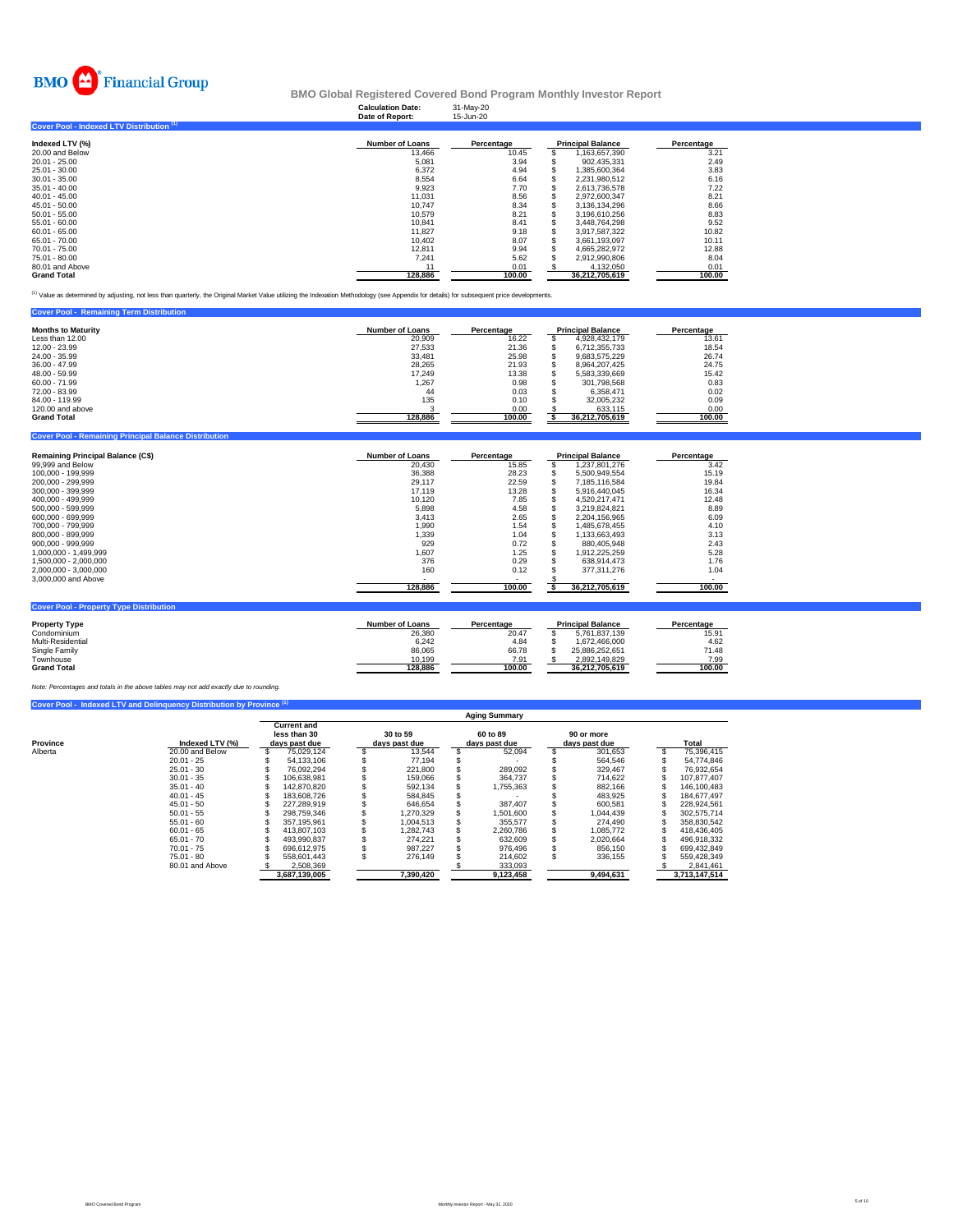

# **BMO Global Registered Covered Bond Program Monthly Investor Report**<br>Calculation Date: 31-May-20<br>Date of Report: 15-Jun-20

**Calculation Date:** 31-May-20 **Date of Report:** 15-Jun-20

|                         |                                 | <b>Aging Summary</b>                                |                                   |                                    |                                    |                                        |  |  |
|-------------------------|---------------------------------|-----------------------------------------------------|-----------------------------------|------------------------------------|------------------------------------|----------------------------------------|--|--|
| Province                | Indexed LTV (%)                 | <b>Current and</b><br>less than 30<br>days past due | 30 to 59<br>days past due         | 60 to 89<br>days past due          | 90 or more<br>days past due        | Total                                  |  |  |
| <b>British Columbia</b> | 20.00 and Below                 | \$<br>351,899,623                                   | \$<br>247,664                     | \$<br>1,175,930                    | 2,075,774<br>\$                    | 355,398,991<br>S                       |  |  |
|                         | $20.01 - 25$                    | S<br>281,378,243                                    | \$<br>381,533                     | \$<br>496,748                      | S<br>299,164                       | \$<br>282,555,687                      |  |  |
|                         | $25.01 - 30$                    | S<br>453.939.555                                    | \$<br>499.893                     | \$<br>976,146                      | S                                  | \$<br>455,415,594                      |  |  |
|                         | $30.01 - 35$<br>$35.01 - 40$    | \$<br>753,929,392<br>\$<br>661,585,221              | 2,339,742<br>2,694,407            | \$<br>2,631,733<br>\$<br>2,286,607 | 2,658,817<br>\$<br>\$<br>3,206,484 | \$<br>761,559,685<br>\$<br>669,772,719 |  |  |
|                         | $40.01 - 45$                    | \$<br>570,567,858                                   | \$\$\$\$\$<br>1,092,513           | \$<br>976,148                      | \$<br>1,061,300                    | \$<br>573,697,820                      |  |  |
|                         | $45.01 - 50$                    | \$<br>580.331.181                                   | 377,388                           | \$<br>604.766                      | \$<br>254,335                      | \$<br>581,567,671                      |  |  |
|                         | $50.01 - 55$                    | \$<br>547,263,254                                   | 191,430                           | \$<br>471,128                      | S<br>839,795                       | \$<br>548,765,607                      |  |  |
|                         | $55.01 - 60$                    | \$<br>526,383,676                                   |                                   | \$                                 | S<br>995,482                       | \$<br>527,379,157                      |  |  |
|                         | $60.01 - 65$                    | \$<br>641,417,325                                   | \$<br>251,909                     | \$<br>453,231                      | S                                  | \$<br>642,122,465                      |  |  |
|                         | $65.01 - 70$                    | \$<br>543,565,675                                   | \$                                | \$                                 | S                                  | \$<br>543,565,675                      |  |  |
|                         | $70.01 - 75$                    | \$<br>598,493,316                                   | \$<br>1,114,488<br>ś              | \$                                 | S<br>546,542                       | \$<br>600,154,347                      |  |  |
|                         | $75.01 - 80$<br>80.01 and Above | 698,258,801<br>\$<br>s                              | 163,593                           | \$<br>2,040,085                    | \$<br>629,757                      | \$<br>701,092,236<br>\$                |  |  |
|                         |                                 | 7,209,013,120                                       | -\$<br>9,354,561                  | -\$<br>12.112.523                  | \$<br>12,567,450                   | 7,243,047,653                          |  |  |
|                         |                                 |                                                     |                                   | <b>Aging Summary</b>               |                                    |                                        |  |  |
|                         |                                 | <b>Current and</b><br>less than 30                  | 30 to 59                          | 60 to 89                           | 90 or more                         |                                        |  |  |
| Province                | Indexed LTV (%)                 | days past due                                       | days past due                     | days past due                      | days past due                      | Total                                  |  |  |
| Manitoba                | 20.00 and Below                 | \$<br>6,262,111                                     |                                   | \$                                 | \$                                 | \$<br>6,262,111                        |  |  |
|                         | $20.01 - 25$                    | \$<br>5,178,279                                     | \$\$\$\$                          |                                    | \$                                 | \$<br>5,178,279                        |  |  |
|                         | $25.01 - 30$                    | \$<br>6,348,422                                     |                                   | \$                                 | \$                                 | \$<br>6,348,422                        |  |  |
|                         | $30.01 - 35$                    | \$<br>7,189,537                                     |                                   | \$                                 | \$                                 | \$<br>7,189,537                        |  |  |
|                         | $35.01 - 40$                    | \$<br>10,258,668                                    | \$\$\$<br>65,887                  | \$                                 | \$                                 | \$<br>10,324,555                       |  |  |
|                         | $40.01 - 45$<br>$45.01 - 50$    | \$<br>15,527,439<br>\$                              | 110,261                           | \$                                 | \$<br>\$                           | Ŝ<br>15,637,700<br>\$                  |  |  |
|                         | $50.01 - 55$                    | 20,757,928<br>\$<br>26,940,841                      | 98,351<br>\$                      | \$                                 | 296,381<br>\$<br>217,602           | 21,152,660<br>\$<br>27,158,442         |  |  |
|                         | $55.01 - 60$                    | \$<br>26,894,847                                    | \$                                | \$                                 | \$                                 | \$<br>26,894,847                       |  |  |
|                         | $60.01 - 65$                    | \$<br>36,466,233                                    |                                   | \$                                 | \$<br>188,374                      | S<br>36,654,607                        |  |  |
|                         | $65.01 - 70$                    | \$<br>48,835,419                                    | \$                                | \$                                 | \$<br>156,260                      | \$<br>48,991,679                       |  |  |
|                         | $70.01 - 75$                    | \$<br>59,412,089                                    | \$<br>204,704                     | \$                                 | s<br>95,870                        | \$<br>59,712,663                       |  |  |
|                         | $75.01 - 80$                    | 54,978,063<br>S                                     | \$                                | \$                                 | \$                                 | 54,978,063<br>S                        |  |  |
|                         | 80.01 and Above                 | 1,120,415                                           |                                   |                                    |                                    | 1,120,415                              |  |  |
|                         |                                 | 326,170,290                                         | 479,203                           | $\overline{\phantom{a}}$           | 954,487                            | 327,603,979                            |  |  |
|                         |                                 | <b>Current and</b>                                  |                                   | <b>Aging Summary</b>               |                                    |                                        |  |  |
| Province                | Indexed LTV (%)                 | less than 30<br>days past due                       | 30 to 59<br>days past due         | 60 to 89<br>days past due          | 90 or more                         | Total                                  |  |  |
| New Brunswick           | 20.00 and Below                 | 6,931,183<br>\$                                     | 2,327                             | \$<br>78,476                       | days past due<br>\$                | 7,011,986<br>S                         |  |  |
|                         | $20.01 - 25$                    | \$<br>3,798,865                                     | \$<br>85,264                      | $\dot{\mathbb{S}}$                 | s<br>43,922                        | 3,928,051<br>S                         |  |  |
|                         | $25.01 - 30$                    | $\hat{\mathbb{S}}$<br>5,063,388                     | \$                                | \$                                 | s<br>50,197                        | 5,113,585<br>\$                        |  |  |
|                         | $30.01 - 35$                    | 10.570.940<br>\$                                    | 107.347                           | \$                                 | S                                  | \$<br>10,678,288                       |  |  |
|                         | $35.01 - 40$                    | \$<br>19,540,225                                    | \$\$<br>104,435                   | \$                                 | S<br>38,628                        | \$<br>19,683,288                       |  |  |
|                         | $40.01 - 45$                    | \$<br>22,553,332                                    |                                   | $\ddot{s}$<br>145,711              | \$<br>978,417                      | \$<br>23,677,460                       |  |  |
|                         | $45.01 - 50$                    | \$<br>18,996,866                                    | \$                                | \$                                 | s<br>58,780                        | \$<br>19,055,645<br>Ŝ                  |  |  |
|                         | $50.01 - 55$<br>$55.01 - 60$    | \$<br>22.584.988<br>\$<br>21,080,000                | \$                                | \$<br>\$                           | S<br>114,490<br>s                  | 22.699.478<br>\$<br>21,080,000         |  |  |
|                         | $60.01 - 65$                    | \$<br>30,447,576                                    | \$<br>165,921                     | \$                                 | s<br>89,974                        | 30,703,472<br>\$                       |  |  |
|                         | $65.01 - 70$                    | \$<br>24,851,635                                    | Ś<br>75,278                       | \$                                 | \$<br>118,485                      | \$<br>25,045,398                       |  |  |
|                         | $70.01 - 75$                    | \$<br>39,894,602                                    | \$                                | \$<br>258,610                      | s<br>72.284                        | Ŝ<br>40,225,496                        |  |  |
|                         | $75.01 - 80$<br>80.01 and Above | Ś<br>21,147,260                                     | \$<br>\$                          | \$                                 | \$<br>316,296                      | S<br>21,463,556                        |  |  |
|                         |                                 | 247,460,861                                         | 540,573                           | \$<br>482,797                      | \$<br>1,881,472                    | s<br>250,365,703                       |  |  |
|                         |                                 |                                                     |                                   | <b>Aging Summary</b>               |                                    |                                        |  |  |
|                         |                                 | <b>Current and</b><br>less than 30                  | 30 to 59                          | 60 to 89                           | 90 or more                         |                                        |  |  |
| Province                | Indexed LTV (%)                 | days past due                                       | days past due                     | days past due                      | days past due                      | Total                                  |  |  |
| Newfoundland            | 20.00 and Below<br>$20.01 - 25$ | \$<br>9,566,135<br>\$<br>8,057,983                  | \$<br>19,466<br>\$                | \$<br>\$<br>88,353                 | 231,012<br>\$<br>\$                | 9,816,612<br>S<br>\$<br>8,146,336      |  |  |
|                         | $25.01 - 30$                    | \$<br>12,994,902                                    |                                   | \$<br>41,425                       | \$<br>486,636                      | \$<br>13,522,963                       |  |  |
|                         | $30.01 - 35$                    | \$<br>17,857,272                                    | \$\$<br>244,749                   | \$                                 | \$<br>97,719                       | \$<br>18,199,739                       |  |  |
|                         | $35.01 - 40$                    | \$<br>36,103,492                                    | 193,113                           | \$<br>450,566                      | \$<br>81,406                       | \$<br>36,828,577                       |  |  |
|                         | $40.01 - 45$                    | \$<br>66,361,878                                    | \$<br>436,638                     | \$<br>764,907                      | S<br>907,685                       | \$<br>68,471,108                       |  |  |
|                         |                                 | \$<br>62,124,729                                    | \$<br>751,207                     | \$<br>576,017                      | \$<br>960,788                      | \$<br>64,412,741                       |  |  |
|                         | $45.01 - 50$                    |                                                     |                                   |                                    |                                    |                                        |  |  |
|                         | $50.01 - 55$                    | \$<br>52,384,347                                    | 161,145                           | \$<br>124,337                      | \$<br>280,902                      | \$<br>52,950,731                       |  |  |
|                         | $55.01 - 60$                    | \$<br>46,146,311                                    | \$                                | \$<br>123,187                      | \$<br>207,713                      | \$<br>46,477,211                       |  |  |
|                         | $60.01 - 65$                    | 56,308,416<br>\$                                    | \$<br>102,489                     | \$<br>179,664                      | \$<br>327,511                      | \$<br>56,918,080                       |  |  |
|                         | $65.01 - 70$                    | 43,191,018<br>\$                                    | \$                                | \$                                 | 109,565<br>\$                      | 43,300,583<br>\$                       |  |  |
|                         | $70.01 - 75$                    | 70,402,706<br>\$                                    |                                   | \$                                 | 784,601<br>\$                      | 71,187,307<br>\$                       |  |  |
|                         | 75.01 - 80<br>80.01 and Above   | \$<br>43,234,711<br>524,733,898                     | <b>\$</b><br>120,384<br>2,029,190 | \$<br>2,348,455                    | \$<br>315,577<br>4,791,114         | \$<br>43,670,671<br>s<br>533,902,658   |  |  |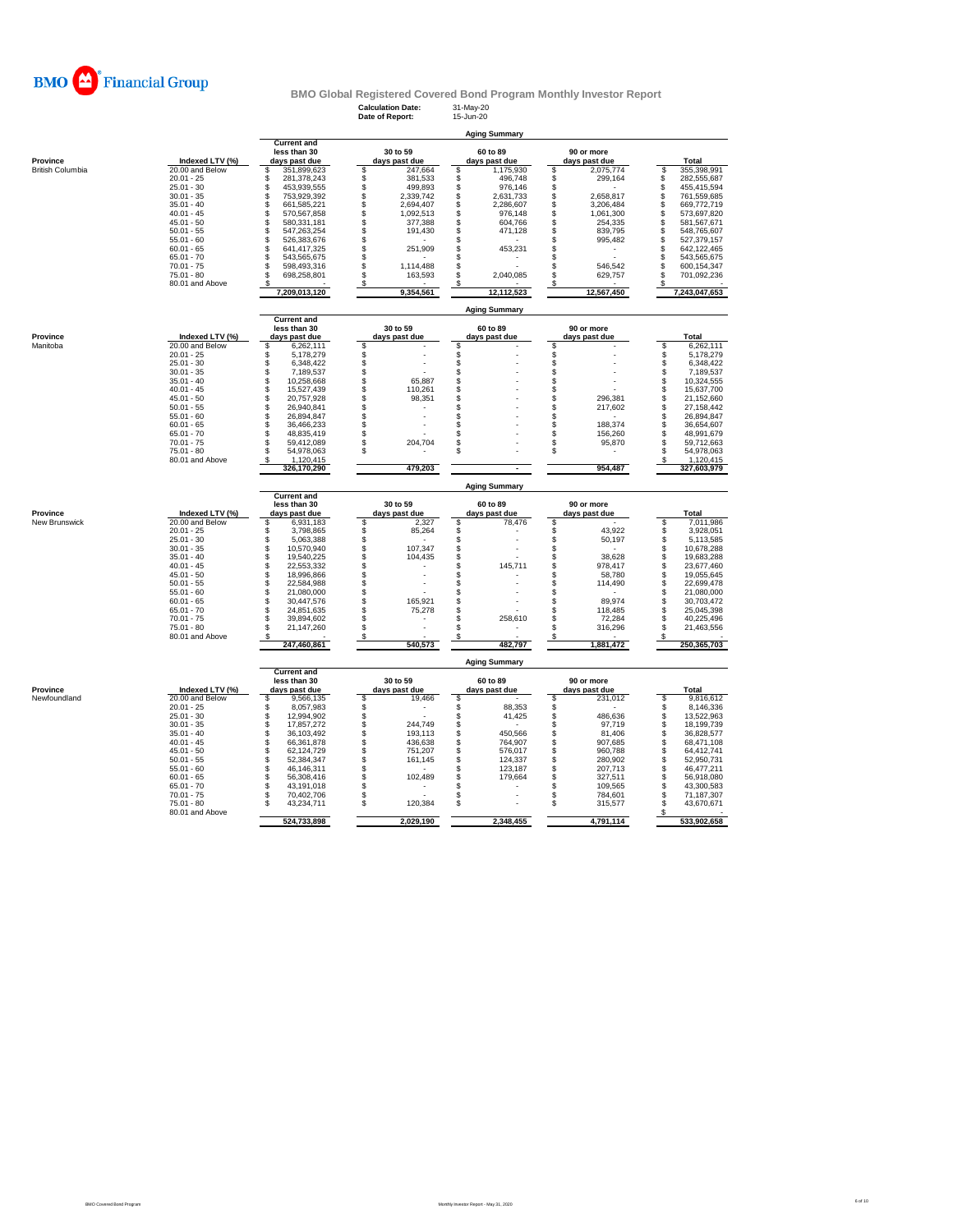

|                         |                                    |                                            |                                  |                                           | <b>BMO Global Registered Covered Bond Program Monthly Investor Report</b> |                                            |
|-------------------------|------------------------------------|--------------------------------------------|----------------------------------|-------------------------------------------|---------------------------------------------------------------------------|--------------------------------------------|
|                         |                                    |                                            | <b>Calculation Date:</b>         | 31-May-20                                 |                                                                           |                                            |
|                         |                                    |                                            | Date of Report:                  | 15-Jun-20                                 |                                                                           |                                            |
|                         |                                    |                                            |                                  | <b>Aging Summary</b>                      |                                                                           |                                            |
|                         |                                    | <b>Current and</b><br>less than 30         | 30 to 59                         | 60 to 89                                  | 90 or more                                                                |                                            |
| Province                | Indexed LTV (%)                    | days past due                              | days past due                    | days past due                             | days past due                                                             | Total                                      |
| Northwest Territories   | 20.00 and Below                    | 962,551<br>S                               | S                                | S                                         | S                                                                         | \$<br>962,551                              |
|                         | $20.01 - 25$                       | \$<br>506,832                              | \$                               | \$                                        | \$                                                                        | \$<br>506,832                              |
|                         | $25.01 - 30$                       | \$<br>1,094,920                            |                                  |                                           | s<br>Ŝ                                                                    | 1,094,920                                  |
|                         | $30.01 - 35$<br>$35.01 - 40$       | \$<br>2,171,261<br>Š.<br>2,436,966         | \$<br>\$                         | \$<br>\$                                  | s                                                                         | 2,171,261<br>2,436,966                     |
|                         | $40.01 - 45$                       | \$<br>2.325.245                            |                                  | \$                                        | S                                                                         | <b>88888</b><br>2,325,245                  |
|                         | $45.01 - 50$                       | \$<br>2,297,174                            | \$<br>209,965                    | \$                                        | S                                                                         | 2,507,138                                  |
|                         | $50.01 - 55$                       | \$<br>2,452,595                            | \$                               | $\ddot{s}$                                | S                                                                         | 2,452,595                                  |
|                         | $55.01 - 60$                       | \$<br>453,982                              | \$                               | \$                                        | s                                                                         | \$<br>453,982                              |
|                         | $60.01 - 65$<br>$65.01 - 70$       | \$<br>1,015,986<br>\$                      | \$<br>\$                         | $\hat{\mathbb{S}}$<br>\$                  | s<br>S                                                                    | \$\$<br>1,015,986                          |
|                         | $70.01 - 75$                       | 1,549,773<br>\$<br>3,875,322               | \$                               | \$                                        | \$                                                                        | 1,549,773<br>3,875,322                     |
|                         | $75.01 - 80$                       | \$<br>1,009,068                            | \$                               | $\mathbb S$                               | \$                                                                        | $\dot{\mathbb{S}}$<br>1,009,068            |
|                         | 80.01 and Above                    |                                            |                                  |                                           |                                                                           | S.                                         |
|                         |                                    | s<br>22, 151, 674                          | \$<br>209,965                    | \$                                        | s                                                                         | 22,361,639<br>\$                           |
|                         |                                    |                                            |                                  | <b>Aging Summary</b>                      |                                                                           |                                            |
|                         |                                    | <b>Current and</b>                         |                                  |                                           |                                                                           |                                            |
|                         |                                    | less than 30                               | 30 to 59                         | 60 to 89                                  | 90 or more                                                                |                                            |
| Province<br>Nova Scotia | Indexed LTV (%)<br>20.00 and Below | days past due<br>13,182,764                | days past due<br>\$              | days past due<br>\$                       | days past due<br>s                                                        | Total<br>13,182,764<br>$\bar{\$}$          |
|                         | $20.01 - 25$                       | \$<br>\$<br>9,755,457                      |                                  | Ś                                         | \$                                                                        | 9,755,457                                  |
|                         | $25.01 - 30$                       | Ś.<br>12,693,936                           | <b>88888</b>                     | \$                                        | \$<br>165,519                                                             | \$\$<br>12,859,455                         |
|                         | $30.01 - 35$                       | \$<br>15,897,254                           |                                  | $\mathsf{\$}$<br>61,108                   | S                                                                         | 15,958,362                                 |
|                         | $35.01 - 40$                       | \$<br>30,364,922                           | 139,390                          | $\frac{3}{9}$<br>54,280                   | \$                                                                        | \$<br>30,558,592                           |
|                         | $40.01 - 45$                       | \$<br>40,747,132                           | 194,471                          |                                           | s                                                                         | <b>998</b><br>40,941,604                   |
|                         | $45.01 - 50$                       | \$<br>52,256,359<br>\$                     | \$<br>\$                         | \$<br>307,947                             | S                                                                         | 52,564,307                                 |
|                         | $50.01 - 55$<br>$55.01 - 60$       | 76,323,695<br>\$<br>80,967,530             | \$                               | \$<br>\$<br>55,246                        | 40,037<br>s<br>S<br>95,167                                                | 76,363,731<br>\$<br>81,117,943             |
|                         | $60.01 - 65$                       | \$<br>99,256,442                           | \$                               | \$                                        | S                                                                         | \$<br>99,256,442                           |
|                         | $65.01 - 70$                       | \$<br>73,794,883                           | \$                               | \$                                        | 357,945<br>\$                                                             | \$<br>74,152,828                           |
|                         | $70.01 - 75$                       | \$<br>83,100,917                           | \$<br>126,524                    | \$                                        | s                                                                         | \$<br>83,227,441                           |
|                         | $75.01 - 80$                       | \$<br>42,150,692                           | \$                               | \$                                        | \$                                                                        | \$<br>42,150,692                           |
|                         | 80.01 and Above                    | s<br>630,491,982                           | 460,386                          | 478,581                                   | 658,668                                                                   | \$<br>632,089,617                          |
|                         |                                    |                                            |                                  |                                           |                                                                           |                                            |
|                         |                                    | <b>Current and</b>                         |                                  | <b>Aging Summary</b>                      |                                                                           |                                            |
|                         |                                    | less than 30                               | 30 to 59                         | 60 to 89                                  | 90 or more                                                                |                                            |
| Province                | Indexed LTV (%)                    | days past due                              | days past due                    | days past due                             | days past due                                                             | Total                                      |
| Nunavut                 | 20.00 and Below                    | \$                                         | \$                               | \$                                        | \$                                                                        | \$                                         |
|                         | $20.01 - 25$                       | \$                                         |                                  |                                           | \$                                                                        | \$                                         |
|                         | $25.01 - 30$<br>$30.01 - 35$       | \$<br>Š.                                   | \$                               | \$<br>$\ddot{\$}$                         | \$<br>\$                                                                  | \$<br>\$                                   |
|                         | $35.01 - 40$                       | \$                                         | \$                               | \$                                        | S                                                                         | \$                                         |
|                         | $40.01 - 45$                       | \$                                         | \$                               | \$                                        | s                                                                         | \$                                         |
|                         | $45.01 - 50$                       | \$                                         | \$                               | \$                                        | s                                                                         | \$                                         |
|                         | $50.01 - 55$                       | \$                                         | \$                               | S                                         | S                                                                         | \$                                         |
|                         | $55.01 - 60$                       | \$                                         | \$                               | \$                                        | S                                                                         | \$                                         |
|                         | $60.01 - 65$<br>$65.01 - 70$       | \$<br>\$                                   | \$<br>\$                         | \$<br>\$                                  | S<br>S                                                                    | \$                                         |
|                         | $70.01 - 75$                       | \$                                         | \$                               | \$                                        | S                                                                         | \$                                         |
|                         | $75.01 - 80$                       | \$                                         | S                                | S                                         | s                                                                         | \$                                         |
|                         | 80.01 and Above                    | S                                          | S                                | \$                                        | s                                                                         |                                            |
|                         |                                    | \$                                         | - \$                             | \$                                        | s                                                                         | \$                                         |
|                         |                                    |                                            |                                  | <b>Aging Summary</b>                      |                                                                           |                                            |
|                         |                                    | <b>Current and</b><br>less than 30         | 30 to 59                         | 60 to 89                                  | 90 or more                                                                |                                            |
| Province                | Indexed LTV (%)                    | days past due                              | days past due                    | days past due                             | days past due                                                             | Total                                      |
| Ontario                 | 20.00 and Below                    | 579,250,653<br>s                           | 124,104<br>S                     | 419,677<br>S                              | 289,585<br>\$                                                             | S<br>580,084,020                           |
|                         | $20.01 - 25$                       | \$<br>462,085,865                          | \$<br>644,773                    | $\ddot{s}$                                | \$<br>398,617                                                             | 463,129,255<br>\$                          |
|                         | $25.01 - 30$                       | s<br>712,414,468                           | \$<br>752.298                    | \$<br>569,479                             | \$<br>264,513                                                             | \$<br>714,000,757                          |
|                         | $30.01 - 35$<br>$35.01 - 40$       | \$<br>1,153,040,762<br>1,430,047,333<br>\$ | 471,069<br>1,271,492             | \$<br>337,713<br>$\mathbb S$<br>4,593,411 | 341,221<br>s<br>\$                                                        | \$<br>1,154,190,764<br>\$                  |
|                         | $40.01 - 45$                       | \$<br>1.666.100.282                        | \$\$<br>2.922.698                | \$<br>1.539.497                           | \$<br>1.723.363                                                           | 1,435,912,236<br>1.672.285.840<br>\$       |
|                         | $45.01 - 50$                       | 1,694,018,022<br>\$                        | \$<br>1,848,258                  | \$<br>971,161                             | \$<br>1,268,337                                                           | 1,698,105,778<br>\$                        |
|                         | $50.01 - 55$                       | \$<br>1,655,989,384                        | \$<br>1,573,552                  | \$<br>3,414,747                           | 1,592,049<br>\$                                                           | \$<br>1,662,569,732                        |
|                         | $55.01 - 60$                       | \$<br>1,821,368,290                        | \$<br>1,294,800                  | S                                         | 513,283<br>s                                                              | \$<br>1,823,176,373                        |
|                         | $60.01 - 65$                       | 1,994,406,183<br>\$                        | 2,399,755                        | \$<br>985,325                             | 2,181,911<br>\$                                                           | \$<br>1,999,973,174                        |
|                         | $65.01 - 70$                       | 1,854,928,536<br>\$                        | \$<br>1,223,804                  | \$<br>1,641,007                           | \$<br>4,410,409                                                           | 1,862,203,757<br>\$                        |
|                         | $70.01 - 75$<br>$75.01 - 80$       | \$<br>2,563,374,602<br>\$<br>1,324,839,680 | \$<br>1,675,318<br>\$<br>789,514 | \$<br>6,313,247<br>\$<br>661,344          | \$<br>3,158,829<br>S                                                      | 2,574,521,996<br>\$<br>\$<br>1,326,290,538 |
|                         | 80.01 and Above                    |                                            |                                  |                                           |                                                                           |                                            |
|                         |                                    | 18,911,864,060                             |                                  | 21,446,609                                | 16,142,117                                                                | 18,966,444,220                             |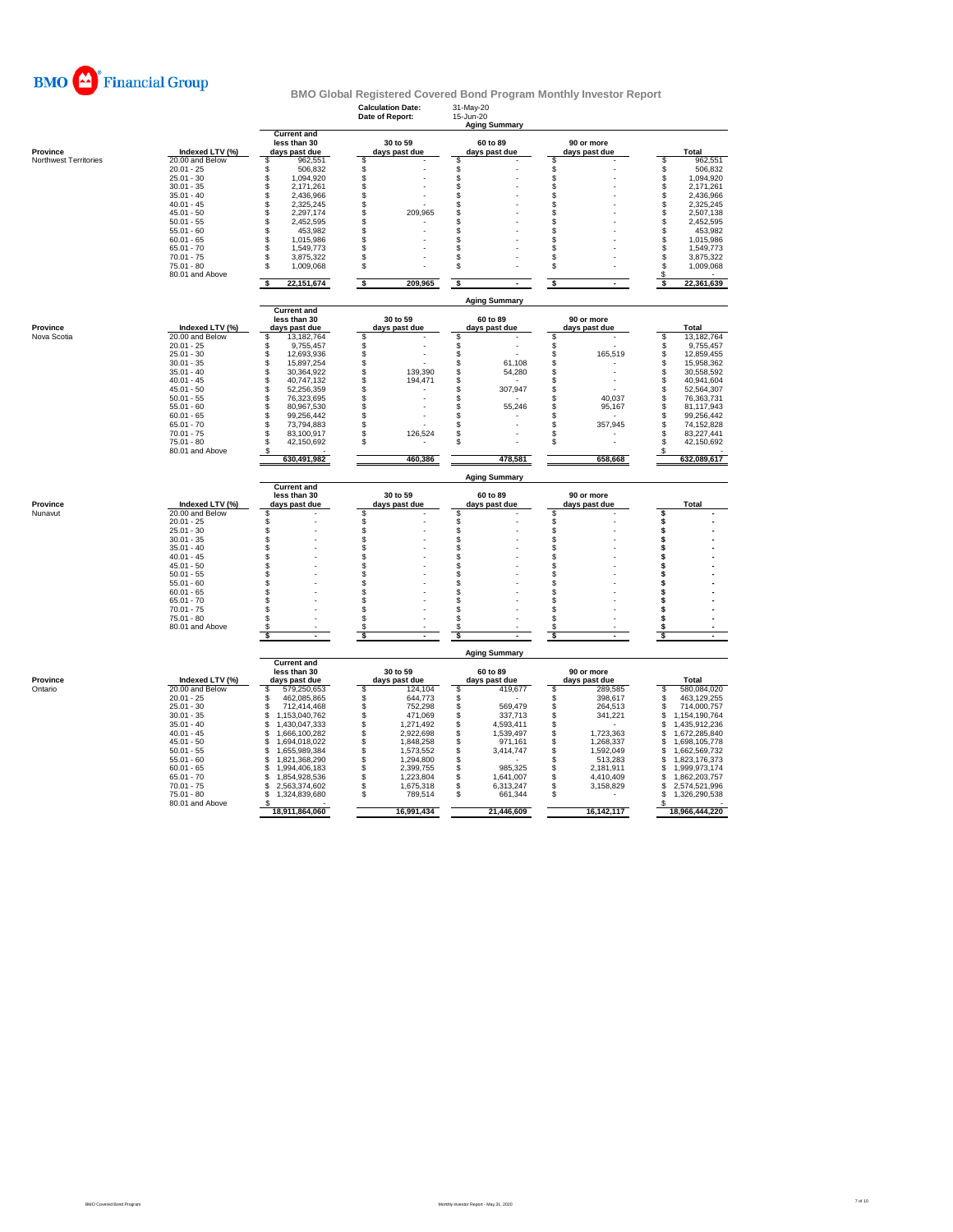

|                                      |                                    |                                                     | <b>Calculation Date:</b><br>Date of Report: | 31-May-20<br>15-Jun-20<br><b>Aging Summary</b> |                                  |                                        |
|--------------------------------------|------------------------------------|-----------------------------------------------------|---------------------------------------------|------------------------------------------------|----------------------------------|----------------------------------------|
| Province                             | Indexed LTV (%)                    | <b>Current and</b><br>less than 30<br>days past due | 30 to 59<br>days past due                   | 60 to 89<br>days past due                      | 90 or more<br>days past due      | Total                                  |
| Prince Edward Island                 | 20.00 and Below                    | 2,447,633<br>\$                                     | S                                           | \$                                             | \$                               | \$<br>2,447,633                        |
|                                      | $20.01 - 25$                       | \$<br>968,763                                       | \$                                          | \$                                             | \$                               | 968,763<br>\$                          |
|                                      | $25.01 - 30$                       | \$<br>3,014,023                                     | \$                                          | \$                                             | \$                               | \$<br>3,014,023                        |
|                                      | $30.01 - 35$<br>$35.01 - 40$       | \$<br>4,104,442<br>\$                               | Ŝ<br>\$                                     | \$<br>\$                                       | \$<br>\$                         | \$<br>4,104,442<br>7,518,146           |
|                                      | $40.01 - 45$                       | 7,518,146<br>\$<br>7,072,498                        | \$                                          | \$                                             | \$                               | \$<br>7,072,498                        |
|                                      | $45.01 - 50$                       | \$<br>6,217,584                                     | \$                                          | \$                                             | \$                               | \$<br>6,217,584                        |
|                                      | $50.01 - 55$                       | \$<br>5,286,563                                     | \$                                          | \$                                             | \$                               | \$<br>5,286,563                        |
|                                      | $55.01 - 60$                       | \$<br>9,400,973                                     | \$                                          | \$                                             | \$                               | \$<br>9,400,973                        |
|                                      | $60.01 - 65$                       | \$<br>10,841,799                                    | \$                                          | \$                                             | \$                               | 10,841,799                             |
|                                      | $65.01 - 70$                       | \$<br>9,587,742                                     | \$                                          | \$                                             | \$                               | \$<br>9,587,742                        |
|                                      | $70.01 - 75$                       | \$<br>21,259,053                                    | \$                                          | \$                                             | \$                               | \$<br>21,259,053                       |
|                                      | $75.01 - 80$<br>80.01 and Above    | \$<br>9,826,589                                     | \$                                          | \$                                             | s                                | \$<br>9,826,589<br>S                   |
|                                      |                                    | 97,545,809                                          | $\blacksquare$                              | $\blacksquare$                                 | $\overline{\phantom{a}}$         | 97,545,809                             |
|                                      |                                    | <b>Current and</b>                                  |                                             | <b>Aging Summary</b>                           |                                  |                                        |
|                                      |                                    | less than 30                                        | 30 to 59                                    | 60 to 89                                       | 90 or more                       |                                        |
| Province                             | Indexed LTV (%)                    | days past due                                       | days past due                               | days past due                                  | days past due                    | <b>Total</b>                           |
| Quebec                               | 20.00 and Below                    | \$<br>96.405.164                                    | \$.<br>373.921                              | \$<br>178.598                                  | \$<br>308.802                    | 97,266,486<br>\$                       |
|                                      | $20.01 - 25$                       | \$<br>63,962,644                                    | \$<br>61,683                                | \$<br>78,995                                   | \$<br>158,416                    | \$<br>64,261,739                       |
|                                      | $25.01 - 30$                       | \$<br>83,054,147                                    | 124,979<br>\$                               | 192,442<br>\$                                  | \$<br>344,739                    | \$<br>83,716,307                       |
|                                      | $30.01 - 35$                       | \$<br>126.559.713                                   | \$<br>220.700                               | \$                                             | 601.656<br>S                     | \$<br>127,382,069                      |
|                                      | $35.01 - 40$                       | \$<br>202,297,178                                   | \$<br>223,979                               | \$<br>198,124                                  | S<br>277,151                     | \$<br>202,996,433                      |
|                                      | $40.01 - 45$                       | \$<br>327,929,813                                   | \$<br>161,109                               | \$                                             | \$<br>1,470,168                  | \$<br>329,561,089                      |
|                                      | $45.01 - 50$                       | \$<br>411,743,745                                   | \$<br>232,536                               | \$<br>466,896                                  | \$<br>1,855,949                  | \$<br>414,299,126                      |
|                                      | $50.01 - 55$                       | \$<br>443,743,786                                   | \$<br>1,942,101                             | \$<br>2,311,965                                | \$<br>1,240,877                  | S<br>449,238,729                       |
|                                      | $55.01 - 60$                       | \$<br>509,418,173                                   | \$<br>1,188,492                             | 1,202,976<br>\$                                | \$<br>3,037,226                  | \$<br>514,846,867                      |
|                                      | $60.01 - 65$                       | \$<br>577,685,462                                   | \$<br>1,045,070                             | \$<br>1,386,037                                | \$<br>634,338                    | \$<br>580,750,908                      |
|                                      | $65.01 - 70$                       | \$<br>515,957,542                                   | \$<br>2,974,342<br>\$                       | 1,506,267<br>\$<br>\$                          | \$<br>951,896                    | \$<br>521,390,047                      |
|                                      | $70.01 - 75$<br>$75.01 - 80$       | \$<br>447,526,434<br>\$<br>130,208,966              | \$<br>127,086                               | 669,021<br>\$                                  | \$<br>1,093,704<br>\$<br>698,206 | \$<br>449,289,160<br>\$<br>131,034,258 |
|                                      | 80.01 and Above                    | 170,174<br>-\$                                      |                                             |                                                |                                  | -8<br>170,174                          |
|                                      |                                    | 3,936,662,942                                       | 8,675,998                                   | 8,191,322                                      | 12,673,130                       | 3,966,203,392                          |
|                                      |                                    | <b>Current and</b>                                  |                                             | <b>Aging Summary</b>                           |                                  |                                        |
| Province                             | Indexed LTV (%)                    | less than 30<br>days past due                       | 30 to 59<br>days past due                   | 60 to 89<br>days past due                      | 90 or more<br>days past due      | Total                                  |
| Saskatchewan                         | 20.00 and Below                    | \$<br>14,330,737                                    | \$                                          | \$                                             | \$                               | s<br>14,330,737                        |
|                                      | $20.01 - 25$                       | \$<br>8,303,850                                     | \$                                          | \$                                             | \$<br>47,460                     | \$<br>8,351,310                        |
|                                      | $25.01 - 30$                       | \$<br>12,620,803                                    | \$                                          | \$                                             | š.                               | 12,620,803<br>\$                       |
|                                      | $30.01 - 35$                       | \$<br>21,528,177                                    | \$                                          | \$                                             | \$                               | \$<br>21,528,177                       |
|                                      | $35.01 - 40$                       | \$<br>49,388,478                                    | \$<br>\$                                    | \$                                             | \$<br>127,738                    | \$<br>49,516,216                       |
|                                      | $40.01 - 45$<br>$45.01 - 50$       | \$<br>52,222,261<br>\$<br>45,405,500                | \$<br>313,940                               | \$<br>\$<br>23,635                             | \$<br>255,444<br>\$              | 52,477,705<br>S                        |
|                                      | $50.01 - 55$                       | \$<br>43,963,767                                    | \$.                                         | \$                                             | 276,575<br>\$                    | 46,019,650<br>\$<br>43.963.767         |
|                                      | $55.01 - 60$                       | \$<br>37,918,587                                    | \$                                          | \$                                             | \$<br>209,577                    | \$<br>38,128,164                       |
|                                      | $60.01 - 65$                       | \$<br>39,413,531                                    | \$                                          | \$                                             | \$<br>182,685                    | \$<br>39,596,216                       |
|                                      | $65.01 - 70$                       | \$<br>33,189,079                                    | \$                                          | \$                                             | \$<br>134,840                    | S<br>33,323,918                        |
|                                      | $70.01 - 75$                       | \$<br>56,920,541                                    | \$.                                         | \$<br>330,569                                  | \$                               | \$<br>57,251,110                       |
|                                      | 75.01 - 80<br>80.01 and Above      | \$<br>21,147,479<br>\$                              | \$                                          | \$                                             | s                                | \$<br>21,147,479<br>\$                 |
|                                      |                                    | 436,352,790                                         | 313,940                                     | 354,205                                        | 1,234,318                        | 438,255,253                            |
|                                      |                                    | <b>Current and</b>                                  |                                             | Aging Summary                                  |                                  |                                        |
|                                      |                                    | less than 30                                        | 30 to 59                                    | 60 to 89                                       | 90 or more                       |                                        |
| Province<br><b>Yukon Territories</b> | Indexed LTV (%)<br>20.00 and Below | days past due<br>1,497,084                          | days past due<br>S                          | days past due<br>S                             | days past due                    | Total<br>1,497,084                     |
|                                      | $20.01 - 25$                       | \$<br>\$<br>878,776                                 | \$                                          | \$                                             | \$<br>\$                         | \$<br>\$<br>878,776                    |
|                                      | $25.01 - 30$                       | \$<br>960.881                                       | \$                                          | \$                                             | \$                               | \$<br>960.881                          |
|                                      | $30.01 - 35$                       | \$<br>1,140,781                                     | \$                                          | \$                                             | \$                               | \$<br>1,140,781                        |
|                                      | $35.01 - 40$                       | \$<br>2,088,366                                     | \$                                          | \$                                             | \$                               | $\mathbb S$<br>2,088,366               |
|                                      | $40.01 - 45$                       | \$<br>1,774,781                                     | \$                                          | \$                                             | \$                               | \$<br>1.774.781                        |
|                                      | $45.01 - 50$                       | \$<br>1,307,435                                     | \$                                          | \$                                             | \$                               | \$<br>1,307,435                        |
|                                      | $50.01 - 55$                       | \$<br>2,585,166                                     | \$                                          | \$                                             | \$                               | $\dot{\$}$<br>2,585,166                |
|                                      | $55.01 - 60$                       | \$<br>978,239                                       | \$                                          | \$                                             | \$                               | \$<br>978,239                          |
|                                      | $60.01 - 65$                       | \$<br>1,317,771                                     | \$                                          | \$                                             | \$                               | \$<br>1,317,771                        |
|                                      | $65.01 - 70$                       | \$<br>1,163,365                                     | \$                                          | \$                                             | \$                               | \$<br>1,163,365                        |
|                                      | $70.01 - 75$                       | \$<br>5,146,229                                     | S                                           | \$                                             | \$                               | \$<br>5,146,229                        |
|                                      | $75.01 - 80$<br>80.01 and Above    | \$<br>899,307                                       | \$                                          | \$                                             | \$                               | \$<br>899,307<br>S                     |
|                                      |                                    | s<br>21.738.182                                     | Ś                                           | Ś                                              | s                                | 21.738.182<br>s                        |

<sup>(1)</sup> Value as determined by adjusting, not less than quarterly, the Original Market Value utilizing the Indexation Methodology (see Appendix for details) for subsequent price developments.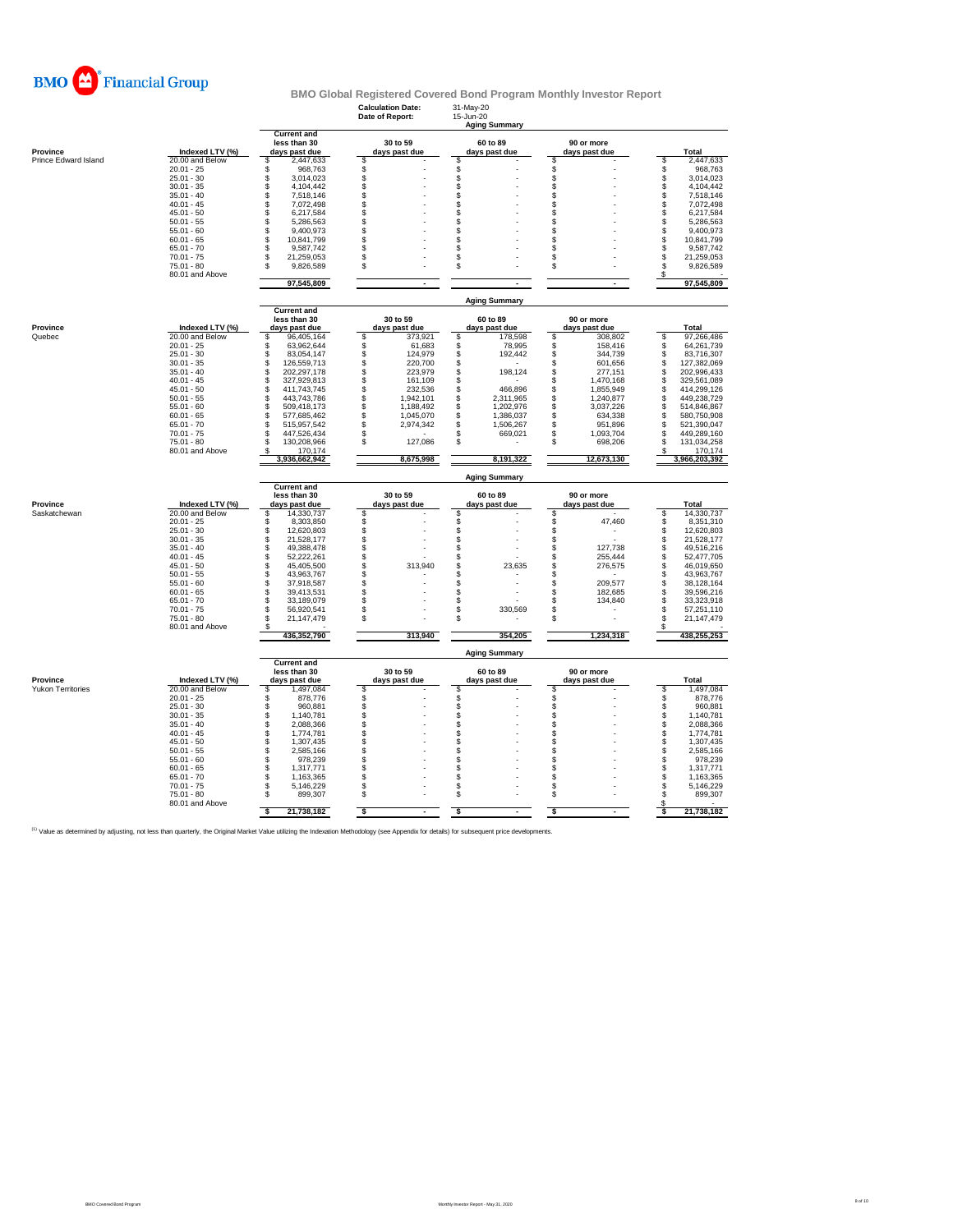

**Calculation Date:** 31-May-20 **Date of Report:** 15-Jun-20

**Cover Pool - Current LTV Distribution by Credit Score (1)** 

|                 | <b>Credit Scores</b> |                   |  |             |  |             |  |               |  |               |  |               |  |                |  |                |
|-----------------|----------------------|-------------------|--|-------------|--|-------------|--|---------------|--|---------------|--|---------------|--|----------------|--|----------------|
| Indexed LTV (%) |                      | Score Unavailable |  | $600$       |  | 600 - 650   |  | 651 - 700     |  | 701 - 750     |  | 751 - 800     |  | >800           |  | Total          |
| 20.00 and Below |                      | 16.476.688        |  | 9.811.277   |  | 17.899.801  |  | 43.681.259    |  | 110.733.583   |  | 162.206.641   |  | 802.848.141    |  | 1.163.657.390  |
| $20.01 - 25$    |                      | 9.522.694         |  | 6.371.226   |  | 14.906.588  |  | 40.653.119    |  | 94.774.192    |  | 143.203.659   |  | 593.003.853    |  | 902.435.331    |
| $25.01 - 30$    |                      | 9.696.068         |  | 12.319.232  |  | 26.431.645  |  | 85.796.664    |  | 173.029.689   |  | 230.845.955   |  | 847.481.111    |  | .385.600.364   |
| $30.01 - 35$    |                      | 9.905.443         |  | 27.075.723  |  | 56.180.084  |  | 128.451.069   |  | 281.739.972   |  | 389.368.595   |  | 1.339.259.626  |  | 2.231.980.512  |
| $35.01 - 40$    |                      | 6.843.202         |  | 38.201.736  |  | 70.088.883  |  | 175,008,613   |  | 313.654.499   |  | 477.657.094   |  | 1.532.282.550  |  | 2.613.736.578  |
| $40.01 - 45$    |                      | 11.933.941        |  | 42.249.895  |  | 90.965.276  |  | 207.444.491   |  | 392.501.280   |  | 555.147.926   |  | 1.672.357.538  |  | 2.972.600.347  |
| $45.01 - 50$    |                      | 13.683.844        |  | 42.875.033  |  | 95.758.564  |  | 222.456.628   |  | 387.818.057   |  | 594.694.090   |  | 1.778.848.079  |  | 3.136.134.296  |
| $50.01 - 55$    |                      | 18.082.732        |  | 48.603.615  |  | 87.021.434  |  | 252.376.630   |  | 430.899.468   |  | 608.807.383   |  | 1.750.818.994  |  | 3.196.610.256  |
| $55.01 - 60$    |                      | 25.407.733        |  | 50.436.593  |  | 94.882.999  |  | 284.694.543   |  | 483.467.697   |  | 672.119.464   |  | 1.837.755.269  |  | 3.448.764.298  |
| $60.01 - 65$    |                      | 43.458.115        |  | 54.818.152  |  | 102.251.045 |  | 325.469.869   |  | 527.786.882   |  | 796.332.919   |  | 2.067.470.342  |  | 3.917.587.322  |
| $65.01 - 70$    |                      | 23.601.176        |  | 44.232.073  |  | 99.035.401  |  | 334.393.376   |  | 502.164.636   |  | 703.628.142   |  | 1.954.138.293  |  | 3.661.193.097  |
| $70.01 - 75$    |                      | 10.242.656        |  | 49.551.404  |  | 129.910.203 |  | 436.189.173   |  | 734.572.229   |  | 942.584.392   |  | 2.362.232.915  |  | 4.665.282.972  |
| $75.01 - 80$    |                      | 546.741           |  | 18.643.673  |  | 31.103.582  |  | 308.493.418   |  | 495.059.534   |  | 668.745.093   |  | 1.390.398.765  |  | 2.912.990.806  |
| 80.01 and Above |                      |                   |  |             |  |             |  | 795.855       |  | 1.271.417     |  | 496.732       |  | 1.568.048      |  | 4.132.050      |
|                 |                      | 199.401.033       |  | 445.189.633 |  | 916.435.506 |  | 2.845.904.707 |  | 4.929.473.135 |  | 6.945.838.084 |  | 19.930.463.524 |  | 36.212.705.619 |

(1) Value as determined by adjusting, not less than quarterly, the Original Market Value utilizing the Indexation Methodology (see Appendix for details) for subsequent price developments.